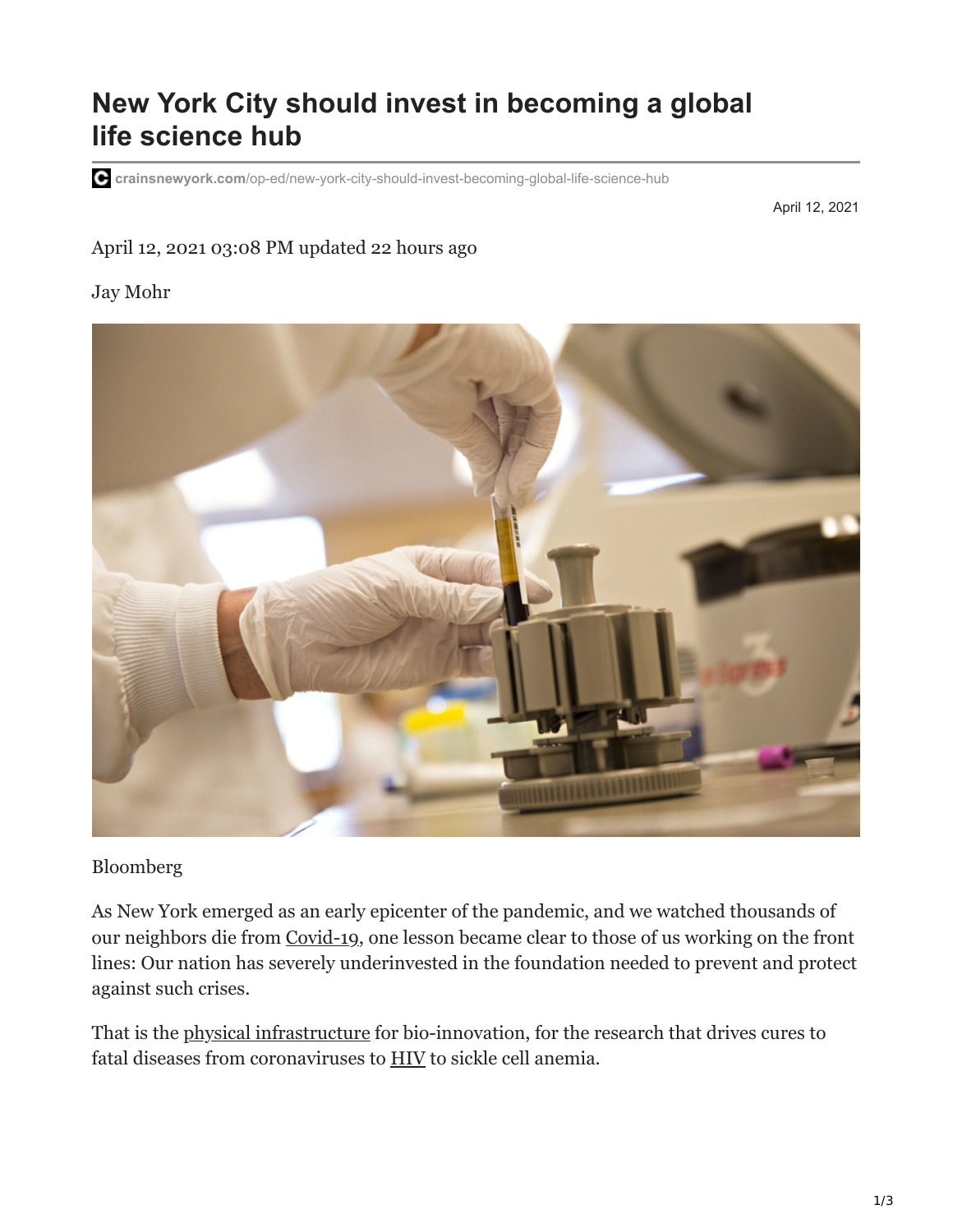When Covid-19 spread across the country, New York Blood Center's scientists quickly pivoted to studying the disease and joined leading health systems and biotech innovators across the globe in an unprecedented effort to create and distribute therapies and vaccine candidates in short order. While we've achieved remarkable results, the truth is we could have sprung into action much more quickly and effectively had our city more strongly committed to funding the life science industry prior to the pandemic.

Mayor Bill de Blasio has made it clear that life science investment, including the expansion of infrastructure to support research and development in the tristate region, will be a cornerstone of New York's economic recovery from the pandemic.

Now it is essential that we follow through on that commitment, making way for the projects that will position New York as a life science leader for decades to come.

Investment in the life sciences and biopharmaceutical industries would not only make us a more resilient city in the future, but it would serve our immediate recovery needs by creating thousands of jobs and stimulating major economic growth in a critical, future-focused sector.

New York has many of the foundational ingredients it needs to become a world-class life science hub, including billions of dollars in National Institutes of Health funding for cuttingedge research; the highest concentration of academic medical centers in the country; a strong venture-capital investor ecosystem; and one of the country's most educated and talented workforces.

Yet New York still lags far behind the premier life science clusters in Boston, San Francisco and elsewhere. A meager 0.5 percent of the office space in New York is dedicated to the life sciences. By contrast, more than one-third of San Francisco's office inventory is outfitted for bio-innovation.

We are proposing an expansion of New York Blood Center's facility, called Center East, that would increase our capacity for research and provide 600,000 square feet of state-of-the-art space for institutions and biotech companies to collaborate in the heart of the city's most dynamic cluster of research and health institutions on the Upper East Side.

Biotech companies and research institutions thrive in an ecosystem with close proximity to each other—which fosters the collaboration necessary to commercialize new medical treatments. It's what we're missing in New York, and it's what Cambridge has achieved in Kendall Square, a science community anchored by the Massachusetts Institute of Technology and major biotech and pharmaceutical firms including Biogen and Novartis.

Center East is the type of project that we must advance to leverage the unparalleled knowledge and talent economies that already thrive in our city.